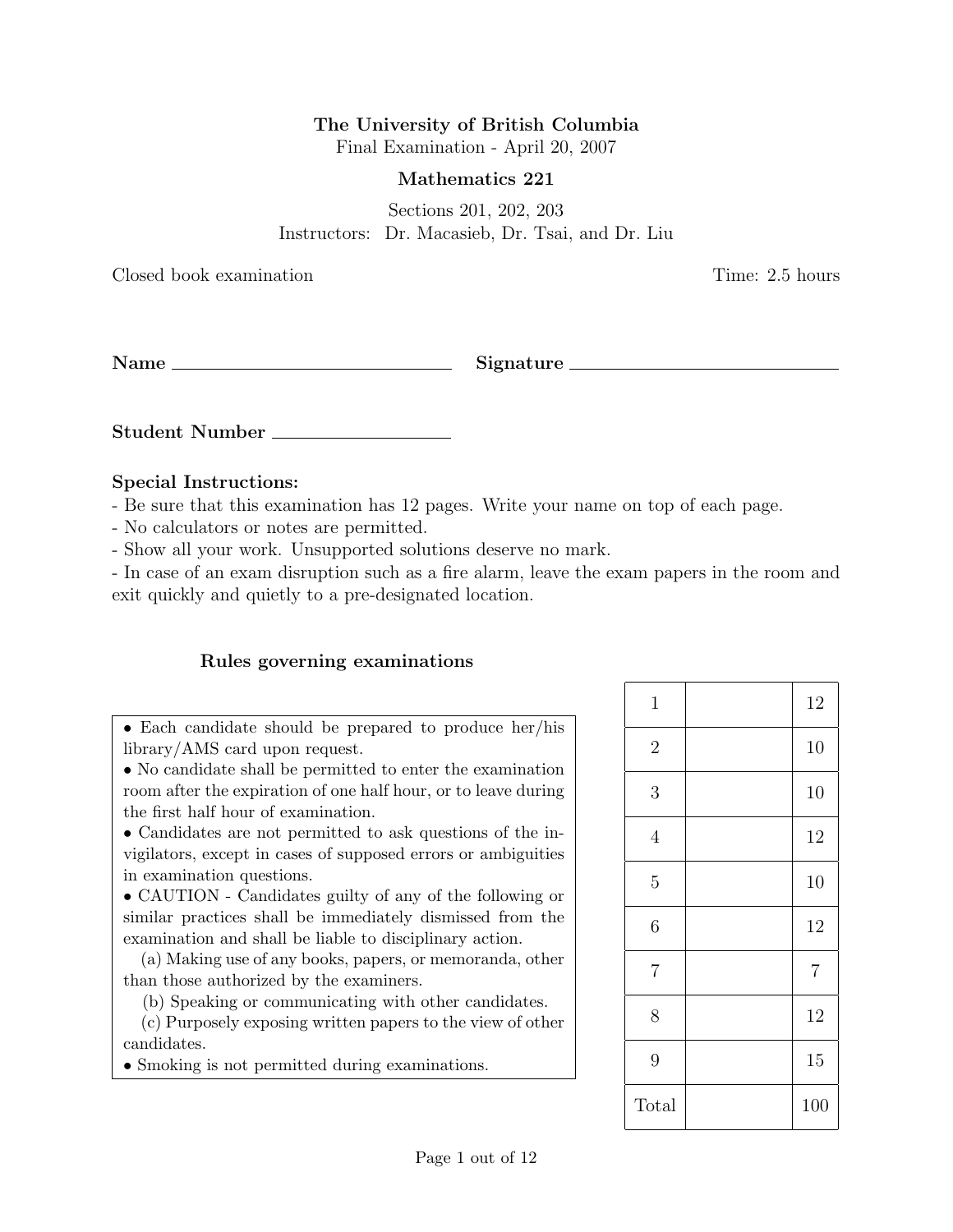1. [12pt] Consider the following linear system

$$
x + 3y - 2z + 2w = 1
$$

$$
y + z - 2w = 2
$$

$$
x + 2y - 2z + aw = 0
$$

$$
2x + 8y - z + w = b
$$

For which values of  $a$  and  $b$ , if any, does the system have: (Justify you answers!!)

- 
- (i) No solution? (ii) Exactly one solution?
- (iii) Exactly two solutions? (iv) More than two solutions?
	-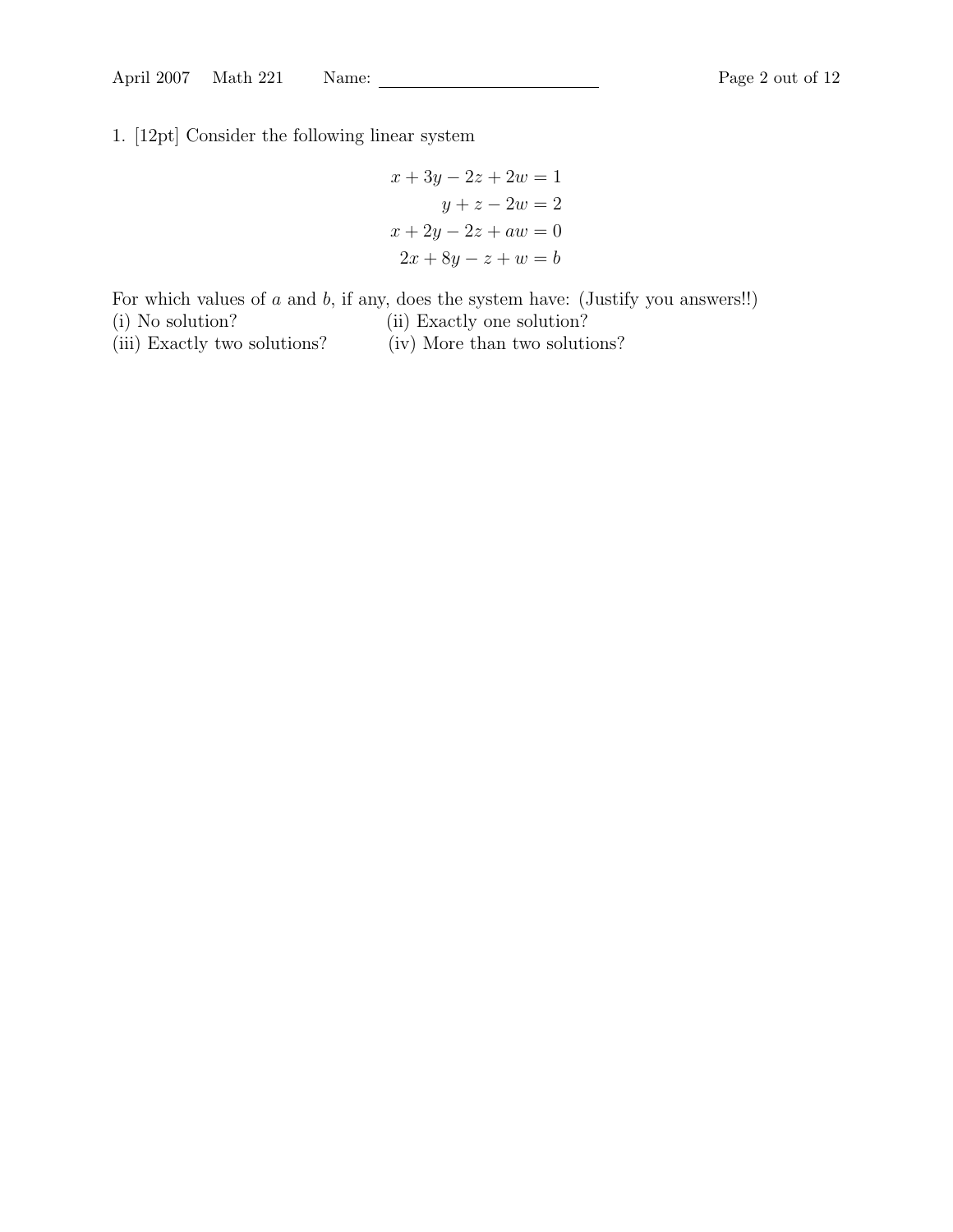2. [10pt] Let S be the map in  $\mathbb{R}^3$  which rotates points about the x<sub>1</sub>-axis by an angle  $\pi/2$  (the axes are oriented by the right hand rule). Let T be the map in  $\mathbb{R}^3$  which translates points by the formula  $T(x_1, x_2, x_3)^T = (x_1 + 1, x_2 - 1, x_3)^T$ . One of them is a linear transformation and the other is not.

(i) Decide and justify which one is NOT a linear transformation.

(ii) You may assume the other one is a linear transformation. Find its standard matrix.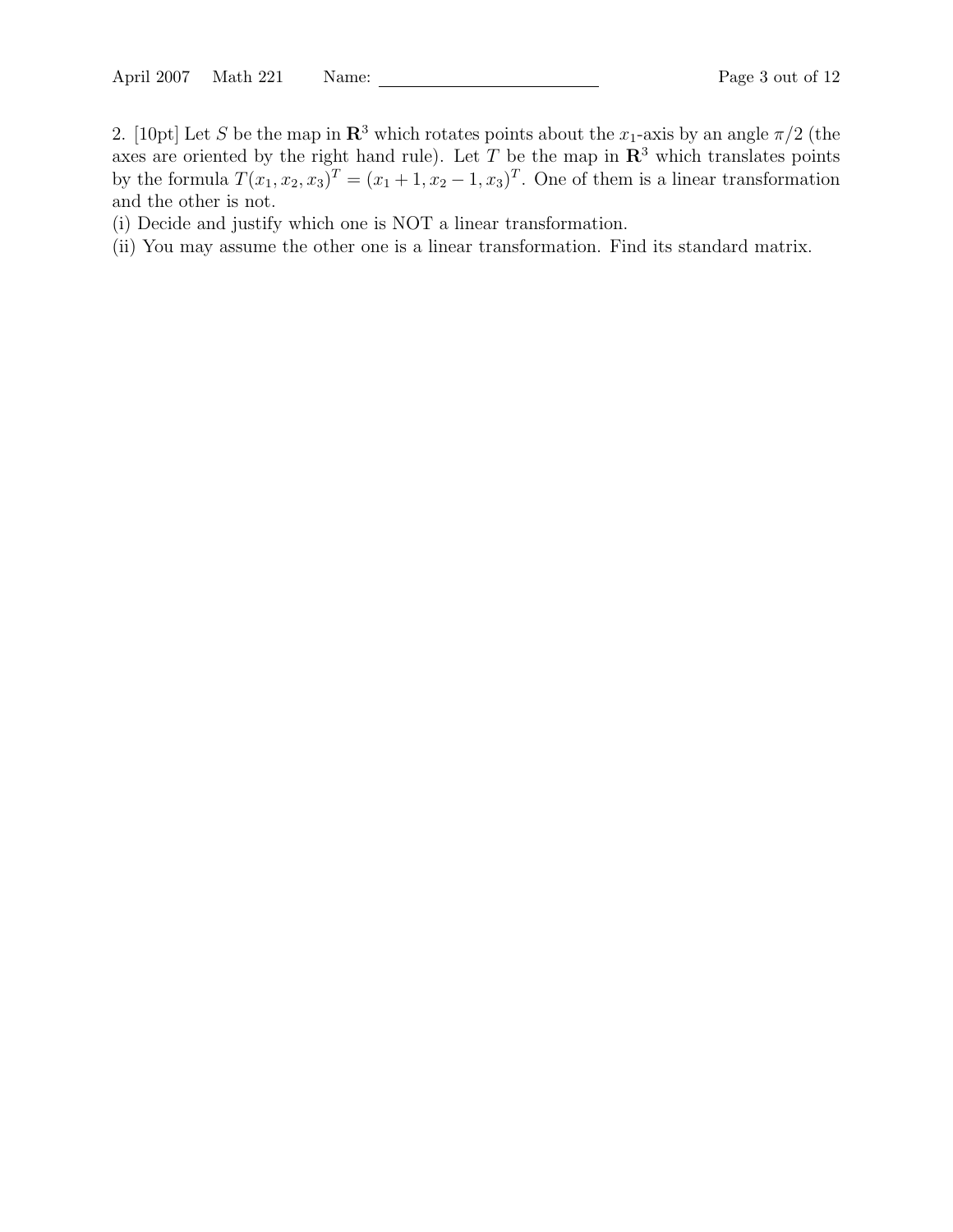April 2007 Math 221 Name: Page 4 out of 12

3. [10pt] For what values of k is the matrix  $A =$  $\sqrt{ }$  $\overline{1}$ 0 1 0 1 0 1  $0 \quad 1 \quad k$ 1 invertible? When it is invertible, find its inverse.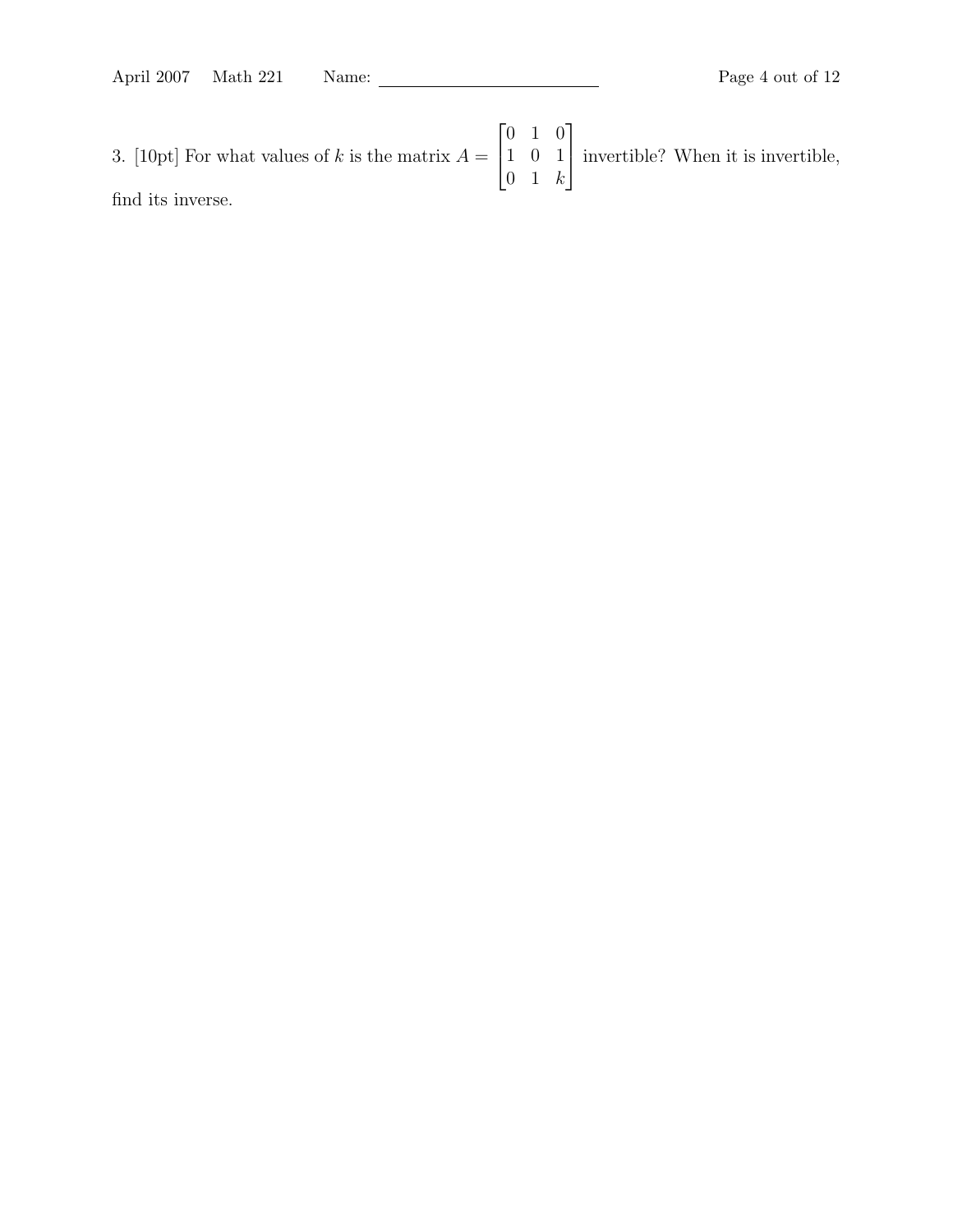April 2007 Math 221 Name: Page 5 out of 12

4. [12pt] Let 
$$
W = \left\{ \begin{bmatrix} b+2c-d \\ 2b+4c-d \\ d \\ -b-2c+d \end{bmatrix} \middle| b, c, d \text{ real} \right\}.
$$

(i) Find a matrix  $A$  such that Col  $A = W$ .

(ii) Find a basis for  $W$ .

(iii) If 
$$
B = \begin{bmatrix} 1 & 0 & 1 & 2 \\ 0 & 1 & 0 & 1 \\ 0 & 2 & 0 & k \\ 1 & 1 & 1 & 3 \end{bmatrix}
$$
 and dim (Row  $B$ ) = 2, find the value of the constant  $k$ .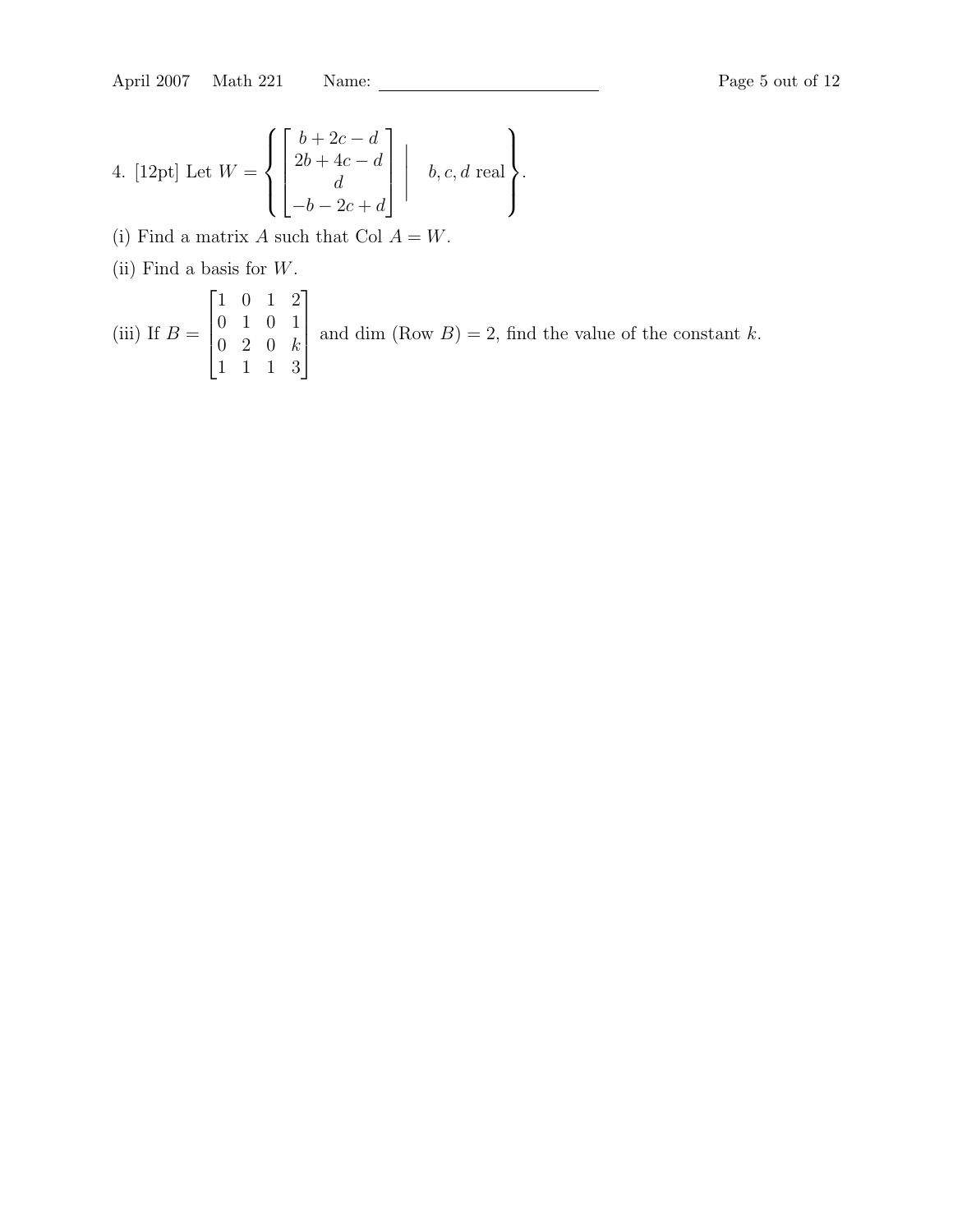[blank page]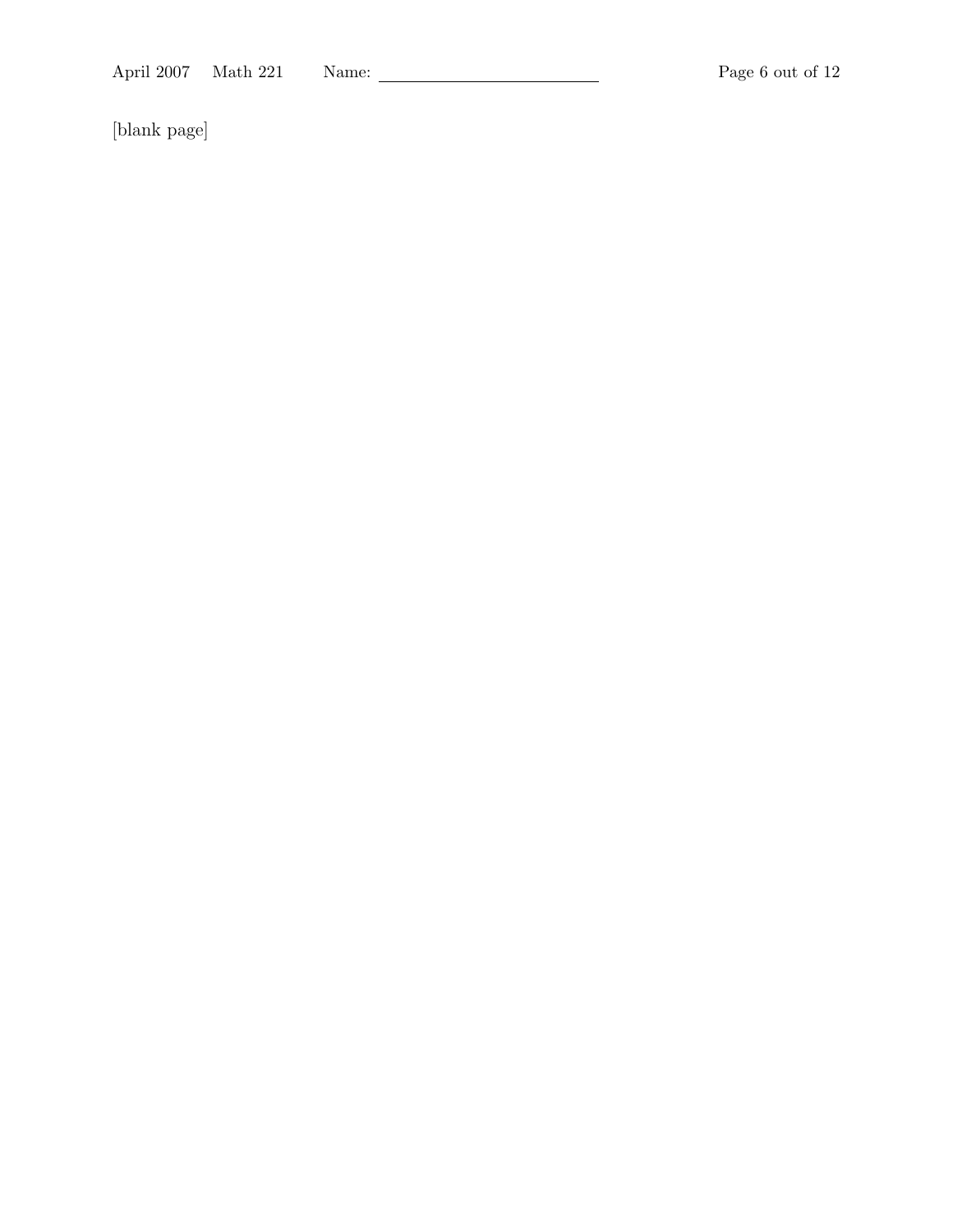April 2007 Math 221 Name: Page 7 out of 12

5. [10pt] Let 
$$
A = \begin{bmatrix} x & 1 & 1 & 1 & 1 \\ 1 & x & 1 & 1 & 1 \\ 1 & 1 & x & 1 & 1 \\ 1 & 1 & 1 & x & 1 \\ 1 & 1 & 1 & 1 & x \end{bmatrix}
$$
. Find all values of x such that A is not invertible.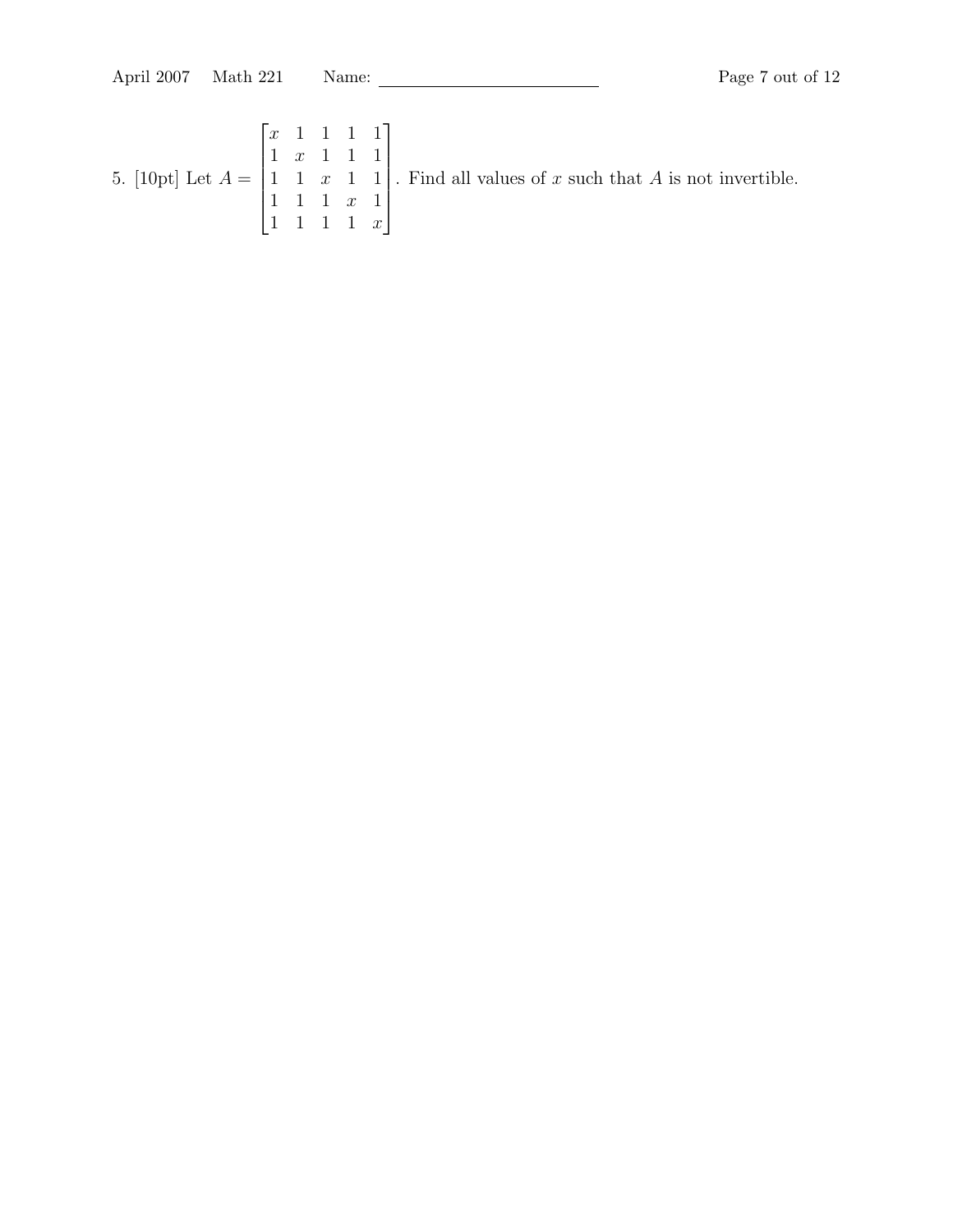6. [12pt] Let  $\mathbb{P}_2$  be the vector space of polynomials of degree at most 2.

(i) The set  $\mathcal{B} = \{1 + t, 1 + t^2, t + t^2\}$  is a basis for  $\mathbb{P}_2$ . Find the coordinate vector  $[2+t-t^2]_B$ . (ii) The set  $C = \{1+t^2, t+t^2, 1+t\}$  is also a basis for  $\mathbb{P}_2$ . Find  $\vec{p}(t)$  in  $\mathbb{P}_2$  such that  $\vec{p}(1) = 1$ and  $[\vec{p}(t)]_{\mathcal{B}} = [\vec{p}(t)]_{\mathcal{C}}$ .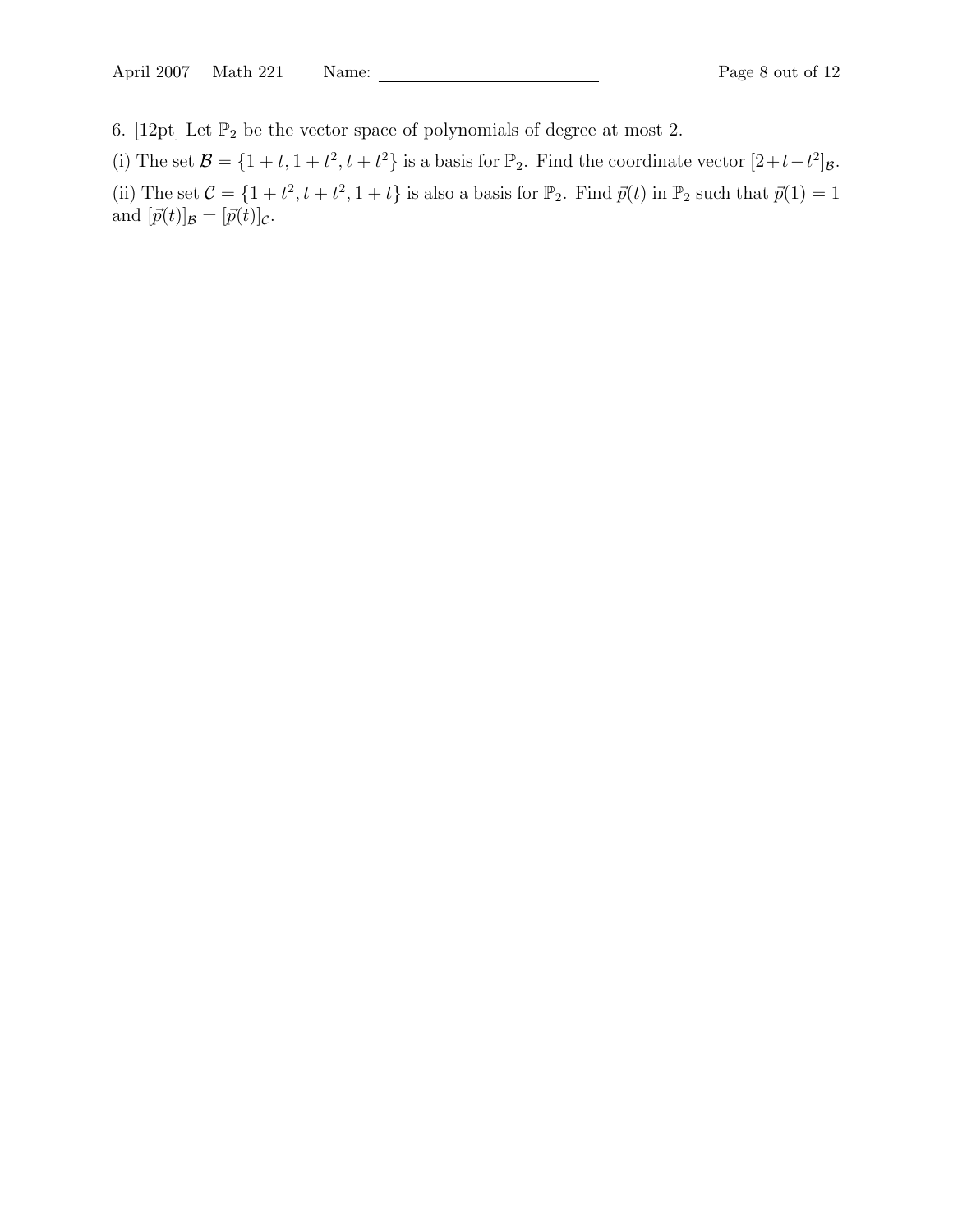7. [7pt] Suppose a  $2 \times 2$  matrix A has eigenvalues 1 and  $1/2$  with corresponding eigenvectors

$$
\vec{v_1} = \begin{bmatrix} 2 \\ 5 \end{bmatrix} \text{ and } \vec{v_2} = \begin{bmatrix} 1 \\ 3 \end{bmatrix}.
$$

What is  $\lim_{k\to\infty} A^k$ ?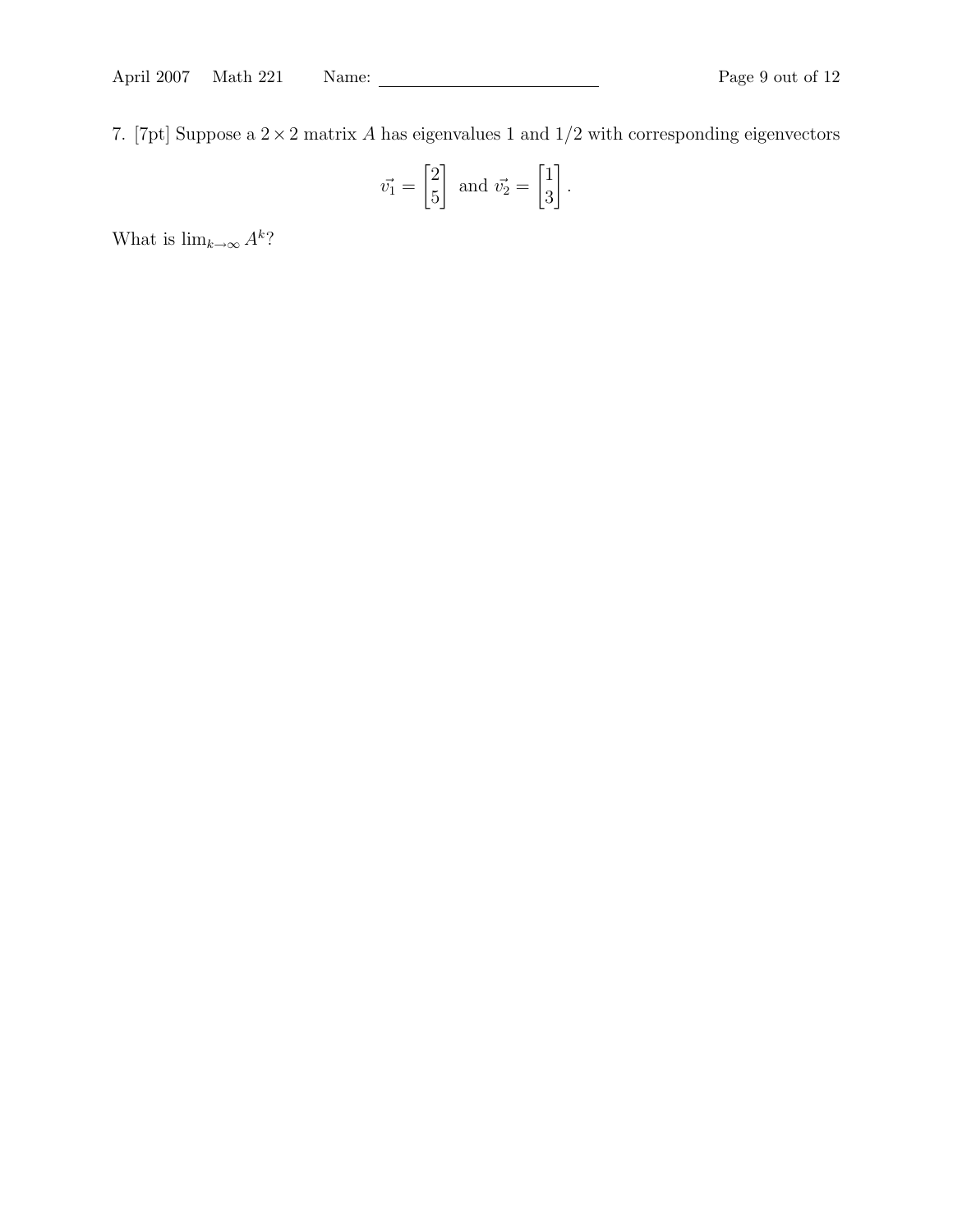April 2007 Math 221 Name: Page 10 out of 12

8. [12pt] Suppose

$$
\vec{w_1} = \begin{bmatrix} 1 \\ 1 \\ 2 \end{bmatrix}, \vec{w_2} = \begin{bmatrix} 1 \\ 1 \\ -1 \end{bmatrix}, \vec{w_3} = \begin{bmatrix} -1 \\ -1 \\ 7 \end{bmatrix}, \vec{y} = \begin{bmatrix} 2 \\ 1 \\ 0 \end{bmatrix}.
$$

Let  $W = \text{Span}\{\vec{w_1}, \vec{w_2}, \vec{w_3}\}.$ 

(i) Determine the dimension of  $\boldsymbol{W}$  and find a basis for  $\boldsymbol{W}.$ 

(ii) Find an orthogonal basis for  $W$ , and the orthogonal projection of  $\vec{y}$  onto  $W$ .

(iii) What is the shortest distance from  $\vec{y}$  to W?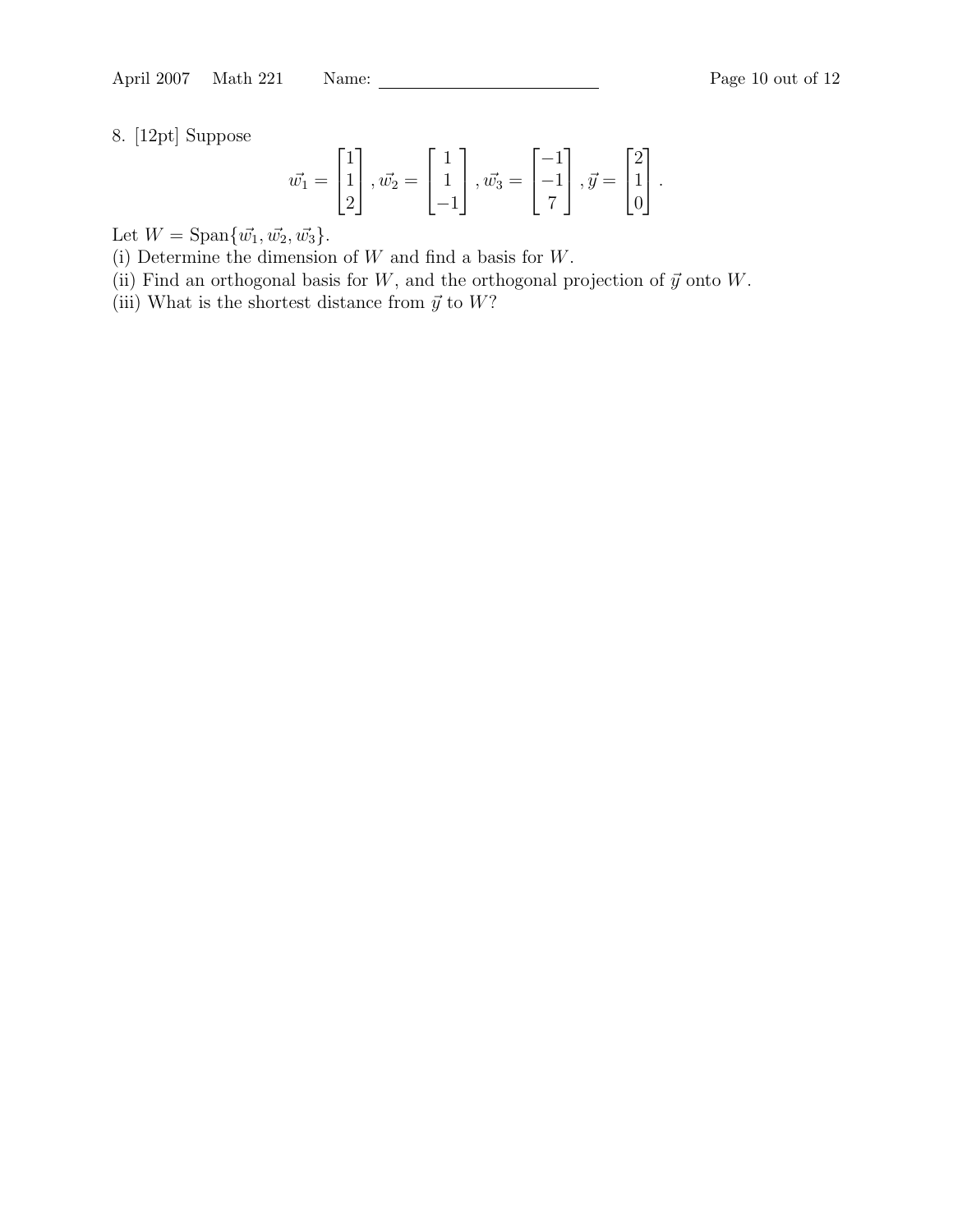April 2007 Math 221 Name: Page 11 out of 12

9. [8/2/5pt] The matrix 
$$
M = \begin{bmatrix} 2 & -1 & -1 \\ -1 & 2 & -1 \\ -1 & -1 & 2 \end{bmatrix}
$$
.

(i) Verify that M has eigenvalues 0 and 3, and find the corresponding eigenspaces.

(ii) What is the rank of  $M$ ?

(iii) Is  $M$  diagonalizable? Is there an orthogonal set of eigenvectors of  $M$  that forms a basis of  $\mathbb{R}^3$ ? Justify your answers.